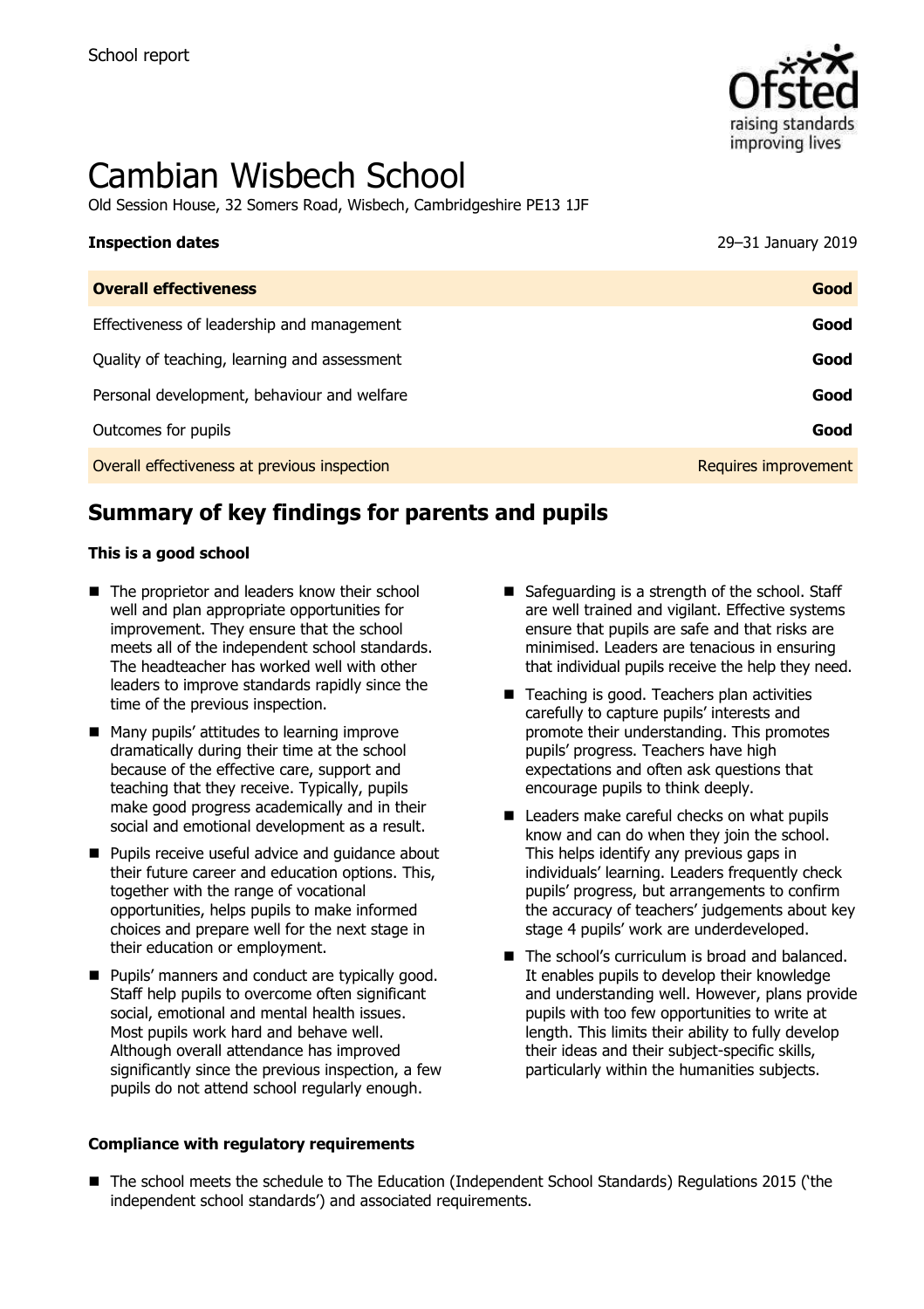

# **Full report**

### **What does the school need to do to improve further?**

- Ensure that leaders and managers:
	- refine the curriculum plans further, so that they provide pupils with sufficient opportunities to develop their ideas, responses and subject-specific skills by writing at length, particularly within the humanities subjects
	- make systematic checks upon the accuracy of teachers' judgements about the progress pupils are making at key stage 4
	- continue to increase pupils' attendance.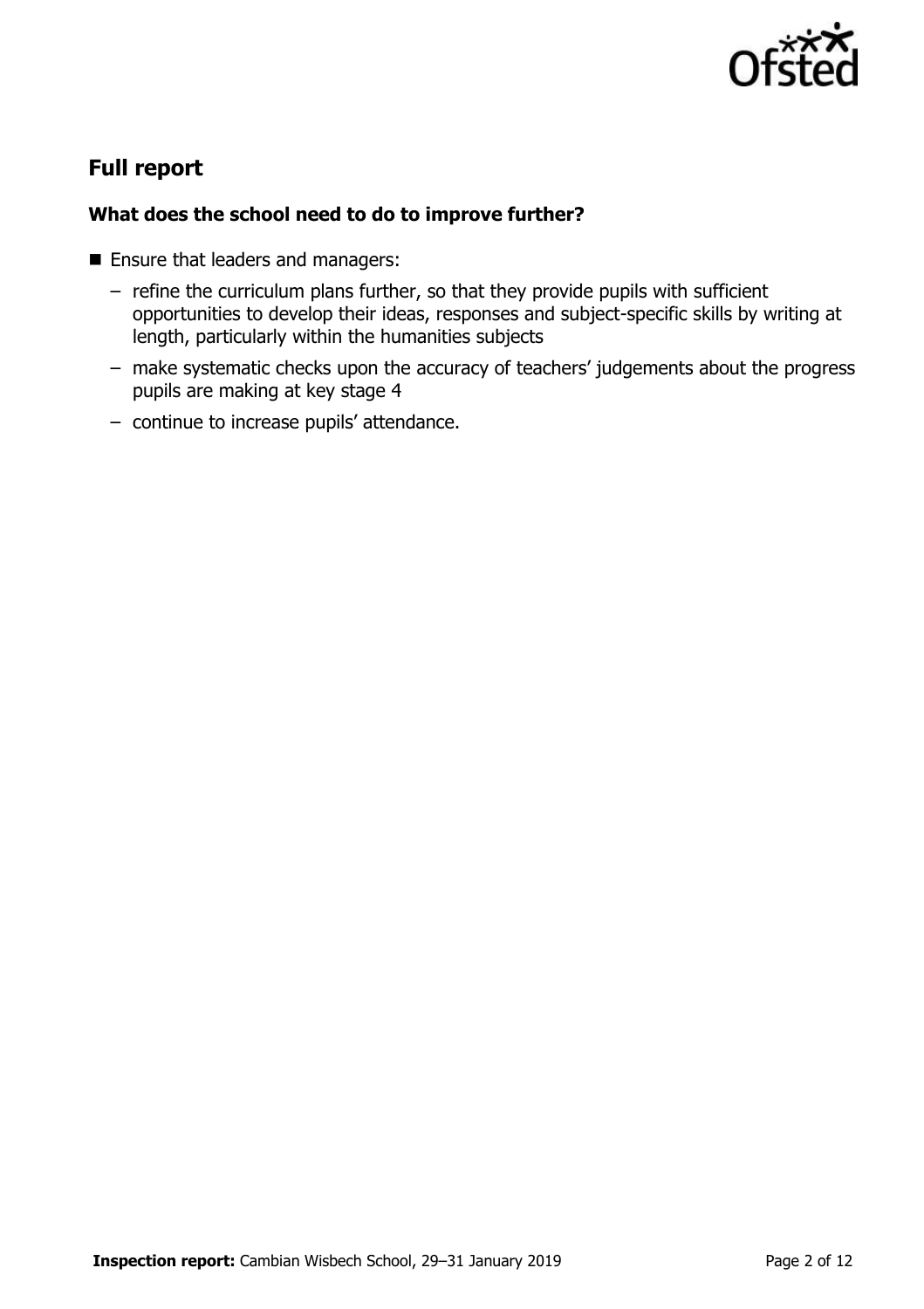

# **Inspection judgements**

#### **Effectiveness of leadership and management Good**

- The proprietor and leaders have ensured that all the independent school standards are met.
- The headteacher and other leaders are determined to ensure that pupils who join the school receive the best possible care and support so that their barriers to learning can be overcome. This commitment, along with high expectations for pupils' success, is shared by all staff, most of whom have joined the school since the previous inspection. Staff are proud to work at the school, feel valued and appreciate leaders' regard for their welfare.
- Most pupils join the school with considerable social, emotional and mental health issues to overcome. Leaders treat pupils with respect and work to help them challenge negative perceptions about themselves and their abilities. At the same time, they insist that pupils work hard, and promote their social and emotional development, as well as their resilience. As a result, pupils develop positive relationships and a willingness both to reflect upon their conduct and to change it when necessary.
- **Pupils who spoke with inspectors demonstrated an understanding of the importance of** their education and a determination to engage in learning at school. They recognise that leaders establish what the gaps in their prior learning are, and that teachers work to close them. Many older pupils gain accredited qualifications before they leave the school.
- Leaders ensure that teachers receive support and challenge that help them to develop aspects of their practice. Teachers appreciate the ongoing and considerable investment in training that is closely tailored to individuals' needs, as determined at induction or through leaders' regular monitoring as part of the robust performance review process. All staff have received up-to-date training in safeguarding and safe ways to restrain a pupil to ensure their own and others' safety.
- Leaders strongly promote fundamental British values. Pupils develop good spiritual, moral, social and cultural understanding. They learn about a range of faiths and cultures, including through visits to different places of worship, and develop a tolerance of and respect for people with different views and lifestyles.
- The curriculum helps pupils to understand the importance of the rule of law, as well as why people commit crimes, the workings of Britain's criminal justice system and the use of punishment within different cultures and countries.
- **Pupils consider each other's views respectfully when debating key issues, such as whether** young people who become involved in 'county lines' drug-related activity should be criminalised. They develop an understanding of the importance of democracy through participating in elections to the school council.
- Leaders do not receive additional pupil premium or special educational needs funding from local authorities that place pupils in the school. This funding is part of the fee charged to local authorities. It is used to provide for pupils' academic, social and welfare needs appropriately.
- Leaders' careful monitoring ensures that they have a secure understanding of the strengths and weaknesses of the school. Frequent observations of teaching and checking of pupils' work in books keep leaders well informed about pupils' progress. Records in this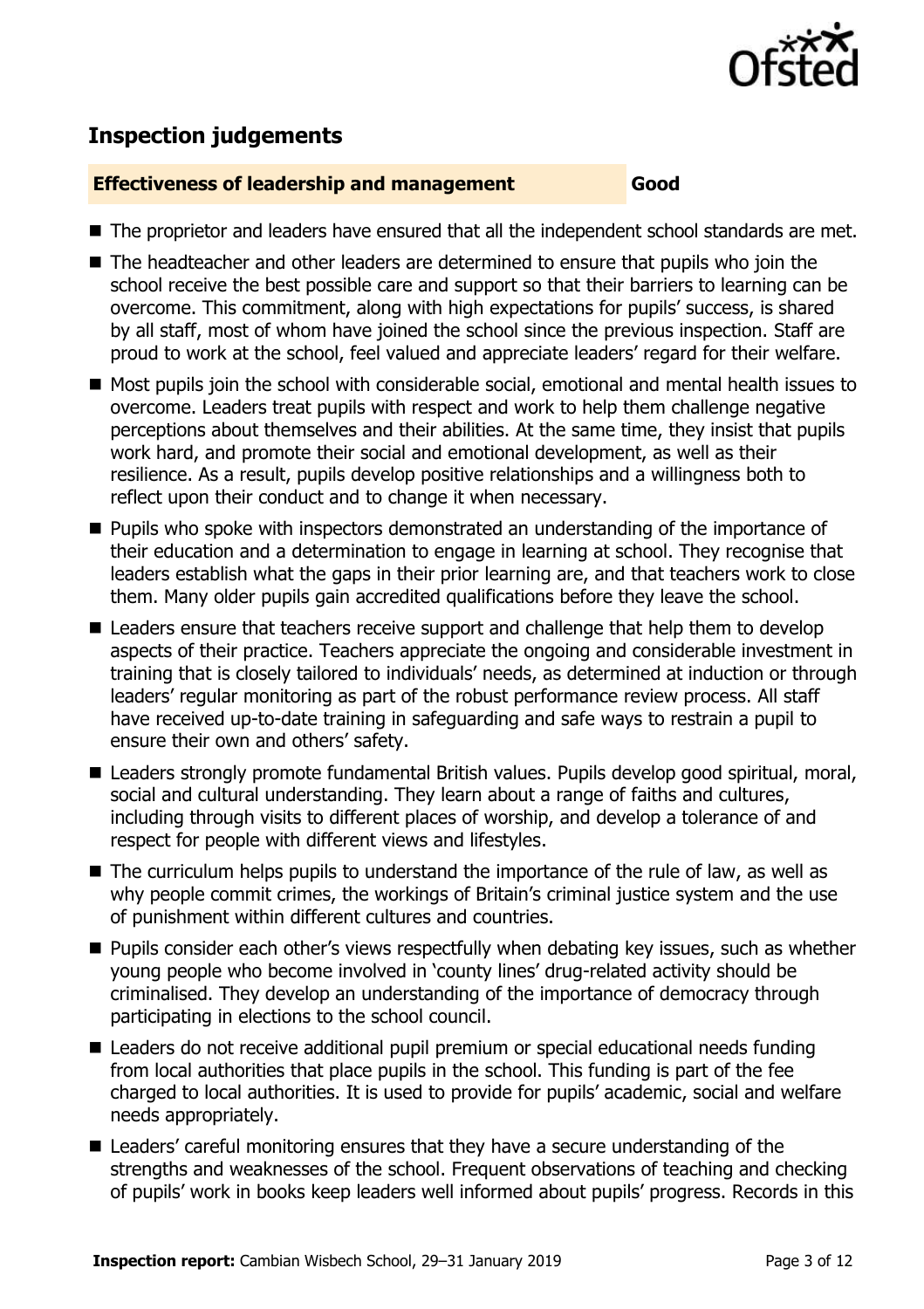

and in all other respects are kept meticulously. Leaders ensure that teachers use this information to plan appropriate tasks for pupils.

- Leaders keep well-organised and very detailed records of incidents of bullying, serious misbehaviour and the use of physical restraint. Staff use these records to identify any trends, and then take actions as appropriate to meet the needs of individual pupils and thus reduce the incidence of unacceptable behaviour.
- Leaders evaluate the other information that they collect during their monitoring activities and use this to inform their judgements about the effectiveness of teaching and other aspects of the school's work. In turn, this analysis helps to identify and prioritise necessary improvements. Leaders report the findings of their self-evaluation to the Cambian group on a monthly basis. This helps senior managers to monitor standards.
- Leaders have worked very effectively to improve the attendance of a number of pupils, in some cases considerably so. Overall, attendance has risen sharply since the previous inspection, but remains too low. Some parents and carers remain insufficiently aware of the impact of low attendance upon their children's progress.
- At key stage 2, leaders have well-established procedures by which to check the accuracy of the judgements that teachers make about pupils' progress in English and mathematics. However, the arrangements in this respect insofar as key stage 4 is concerned are less systematic.
- The school's curriculum is broad and balanced. It engages pupils and provides well for their individual interests and aspirations. Leaders have ensured that the school's schemes of work reflect the most recent version of the national curriculum. They ensure that teaching plans are put in place so that the gaps in pupils' knowledge on entry to the school are closed over time. However, curriculum plans do not ensure that pupils have sufficient opportunities to write at length. This limits pupils' ability to fully develop or explain their ideas or provide evidence for their arguments. This is particularly the case within the humanities subjects, where pupils' subject-specific skills are less well developed than they might be, as a result.

#### **Governance**

- The governance of the school is effective and has helped to ensure that all of the independent school standards are met.
- Senior managers from the Cambian group work closely with the school's leaders and develop a good understanding of the school's strengths and weaknesses. Senior managers hold the school's senior leadership to account through their monthly visits and the information that leaders provide in between these.
- Any identified weaknesses are addressed quickly. Senior managers provide leaders with the support that they need to meet the often complex needs of individual pupils.

#### **Safeguarding**

- $\blacksquare$  The arrangements for safeguarding are effective.
- Leaders and governors have created a culture in which safeguarding is everyone's responsibility.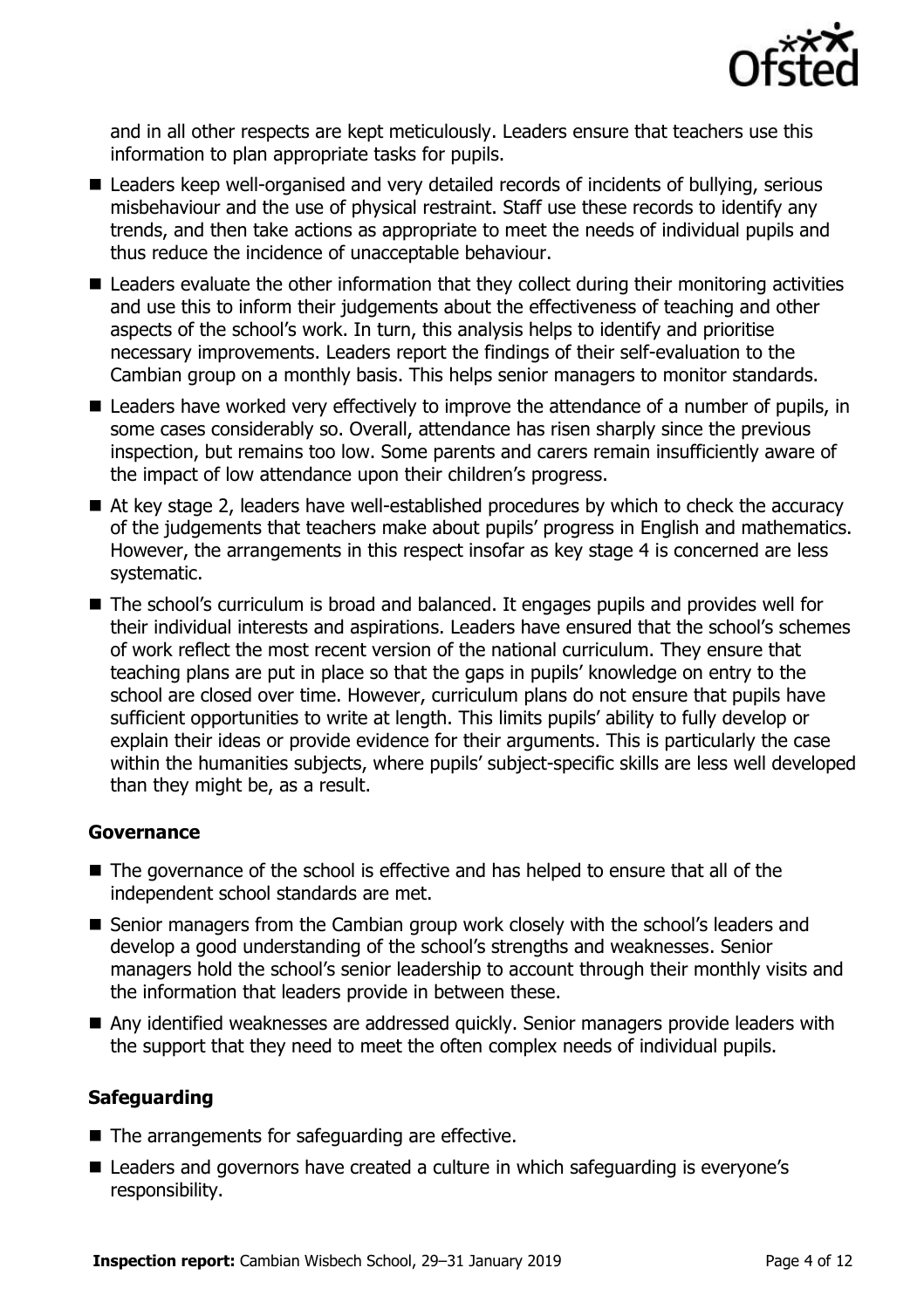

- **Leaders complete and regularly review risk assessments for each pupil. They ensure that** staff are very well aware of individual pupils' needs and know what to do in order to make sure that they are met. Pupils feel safe and secure at school.
- Guidance within the school's behaviour and safeguarding policies is clear. Leaders make sure that they review the reasons for and responses to any significant incident of misconduct so that they can plan the right support for pupils who find it difficult to manage their behaviour. This helps minimise the risk that pupils present to their own or to others' safety.
- The school's detailed safeguarding policy takes into account the most recent statutory guidance. It is published on the school's section of the Cambian group's website.
- Leaders ensure that all of the appropriate checks are carried out to ensure the suitability of individuals before they start working at the school. The sites on which the school operates are safe and secure. All of the necessary precautions are taken on trips and visits to ensure that any risks to pupils' safety are anticipated and minimised.
- Leaders have put in place efficient systems for the reporting of concerns about pupils, and staff know what to look out for because they are well trained. Staff know individual pupils very well, and so are alert to any changes in their attendance, appearance or behaviour that might suggest they are vulnerable.
- Records are detailed and well organised, enabling leaders to gain a clear overview of all of the information about a pupil and to make referrals to external agencies quickly. Leaders ensure that they work closely and tenaciously with other professionals to ensure that pupils receive the help that they need.

#### **Quality of teaching, learning and assessment Good**

- Teachers' high expectations and secure subject knowledge typically contribute well to the planning of activities that promote pupils' progress. Teachers plan tasks that capture pupils' interest and maintain their focus. Staff do all that they can to enable pupils to find things out for themselves and to be resilient when they find work difficult. As a result, pupils usually keep trying even if they find a task challenging. During a key stage 2 art lesson, pupils practised their colour mixing and brush technique patiently, enabling them to paint in the style of Kandinsky, for example.
- **Pupils, nearly all of whom have an education, health and care plan, develop their** confidence and communication skills well because teachers prioritise discussion and debate. Pupils learn to listen to each other, consider different points of view respectfully and adapt their own thinking.
- Trips, visits, vocational training and work experience placements provide pupils with additional opportunities to apply their communications skills, including when speaking with people that they do not know well. Many pupils were able to speak confidently and articulately with inspectors about the subjects that they enjoy at school and the things teachers do that help them to learn.
- Teachers and teaching assistants know individual pupils very well and respond quickly to their changing moods or challenging behaviours. They quickly and insistently refocus pupils on their learning and promote a calm but productive working environment.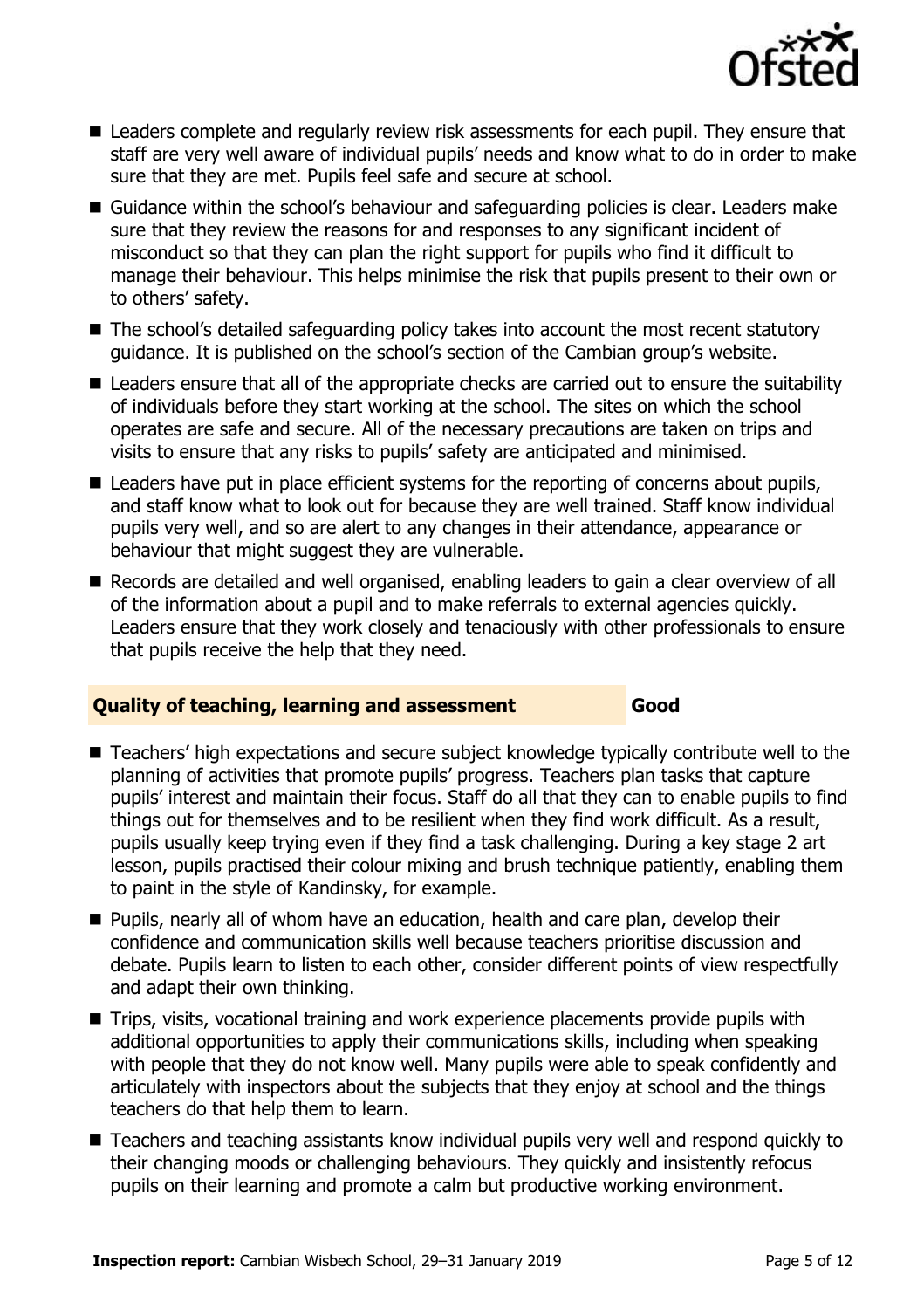

- Teachers have excellent relationships with pupils, about whom they care deeply. Teachers engage in ongoing dialogue with pupils that encourages them to keep trying and that quickly alerts teachers to learning misconceptions before pupils become frustrated by these. Teachers ask pupils questions so that they have to think their way through to correcting an error or solving a problem. This builds pupils' resilience and confidence.
- **Pupils particularly enjoy their learning in mathematics. They develop a fluency with** number and readily complete tasks that involve them using their mathematics skills to help solve real-world problems. Pupils understand that mathematics is important because it is, as one pupil put it, 'involved in pretty much everything'.
- Teachers help pupils to develop life skills so that they are able to do things independently with confidence, such as planning a journey to March and researching bus timetables, routes and ticket prices, before exploring a town that was new to them.
- Teachers help pupils to develop practical skills well, and to apply these confidently, particularly in subjects such as food technology. Pupils worked safely and with evident enjoyment during a cookery lesson, measuring and mixing ingredients together before baking a Victoria sponge cake.
- Teachers often ask pupils questions or set them tasks that require them to think hard. Very often, pupils rise to these challenges and do more than the minimum required of them; their conversation evidences a high level of understanding. Sometimes, pupils do not develop their thinking or their subject-specific skills as well as they could because they have insufficient opportunity to write at length.

#### **Personal development, behaviour and welfare Good**

#### **Personal development and welfare**

- The school's work to promote pupils' personal development and welfare is good.
- When pupils join the school, leaders use all of the information about them to create individual plans to promote their learning and personal development, maximise their attendance and minimise any avoidable risks to their safety and well-being. Leaders track pupils' progress towards these individualised objectives regularly. They share successes with pupils and parents and involve all in planning pupils' next steps.
- **Pupils are safe and say that they feel safe at school, that bullying happens rarely and that** it is dealt with effectively. Parents and staff agree. This is because leaders ensure that every incident of unacceptable behaviour is followed up swiftly, and that pupils who find it hard to manage their conduct commit to improving it and are supported in doing so.
- **Pupils appreciate the relationships that they have with their key workers, and the fact that** they each have a designated member of staff who knows them well and supports them. In the words of one parent, pupils 'are safe, confident and understood here'. Key workers meet with leaders regularly to share important information about pupils and plan help that is appropriate to their needs.
- This ongoing help and support encourages and enables pupils to commit to their learning and removes many of the barriers that might otherwise prevent them from doing so. A wide range of placements, opportunities and activities help pupils to develop the skills they need for employment, further education and later life. For example, local work in a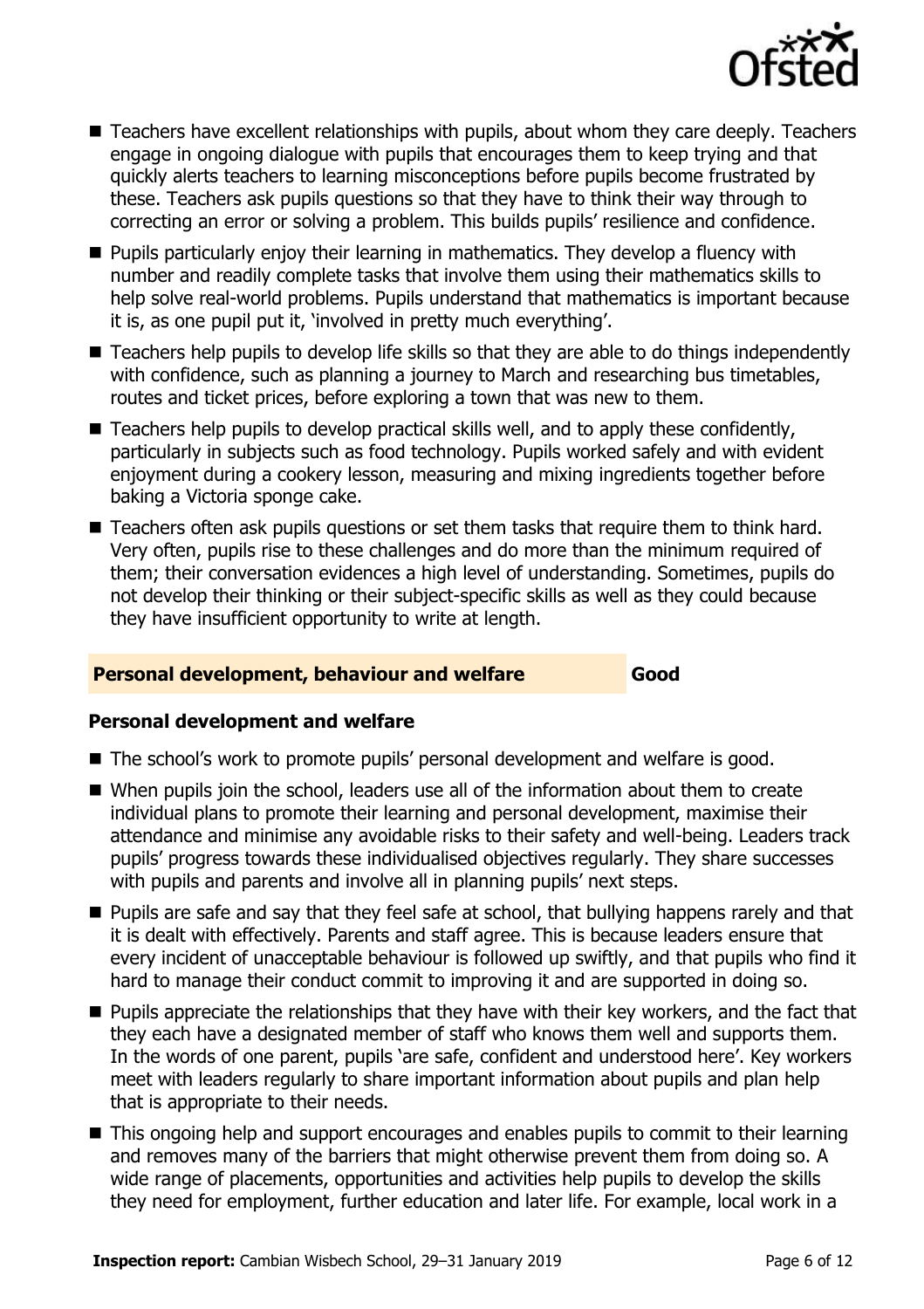

charity shop, a recording studio and with a motorbike mechanic helps to build pupils' confidence and communication skills.

- **Pupils contribute to the school community by serving as elected prefects or as classroom** or lunchtime monitors. These activities help to develop pupils' leadership skills and selfconfidence.
- Advice from a visiting independent careers specialist is ensuring that pupils receive up-todate information about employment, training and further education options. This, together with well-targeted work-related learning and placements, raises pupils' aspirations and their awareness of what they will need to do to realise them.
- Over time, pupils develop an ability to reflect on their conduct, the nature of their relationships with others and the ways in which they approach their work. They trust the adults who work with them, and in times of difficulty they often ask for the help they need to navigate life's challenges positively. Pupils commit to making the necessary changes.

#### **Behaviour**

- The behaviour of pupils is good.
- Staff consistently demonstrate respect, consideration and good manners in their interactions with pupils. Typically, pupils respond in kind and have positive attitudes to learning. Pupils' conduct within lessons and around the school is typically good. Those who find it difficult to manage their behaviour generally work to meet their targets.
- When behaviour deteriorates because of pupils' social and emotional needs, staff manage this with subtlety and skill. They defuse situations and challenge pupils appropriately about their conduct after they are calm. This encourages pupils to reflect on the impact of their behaviour on themselves and others.
- **Pupils say that they feel safe at school and that bullying is rare and tackled effectively by** staff when it does occur. They respect people with different beliefs or lifestyles from their own. Pupils told inspectors that racism and homophobia are 'not issues here at all, because we wouldn't put up with anything like that'.
- **Pupils' attendance is significantly higher than at the time of the previous inspection. Many** pupils attend considerably more frequently than they did in previous schools. However, attendance remains below the national average because some pupils do not attend school regularly enough. Leaders have plans in place to make use of attendance contracts and make clear to parents the impact of low attendance upon progress. It is too soon to determine the impact of this work.

#### **Outcomes for pupils Good Good**

- **Pupils make strong progress from their typically low starting points in a wide variety of** subjects, particularly English, mathematics and art. Pupils also develop their social and emotional skills well because of the teaching, care, guidance and support they receive.
- The work in pupils' books shows that, overall, pupils' progress since joining the school is rapid, particularly at key stage 2, where gaps in pupils' knowledge and understanding are diminishing. The difference between pupils' attainment and that of others nationally is also reducing.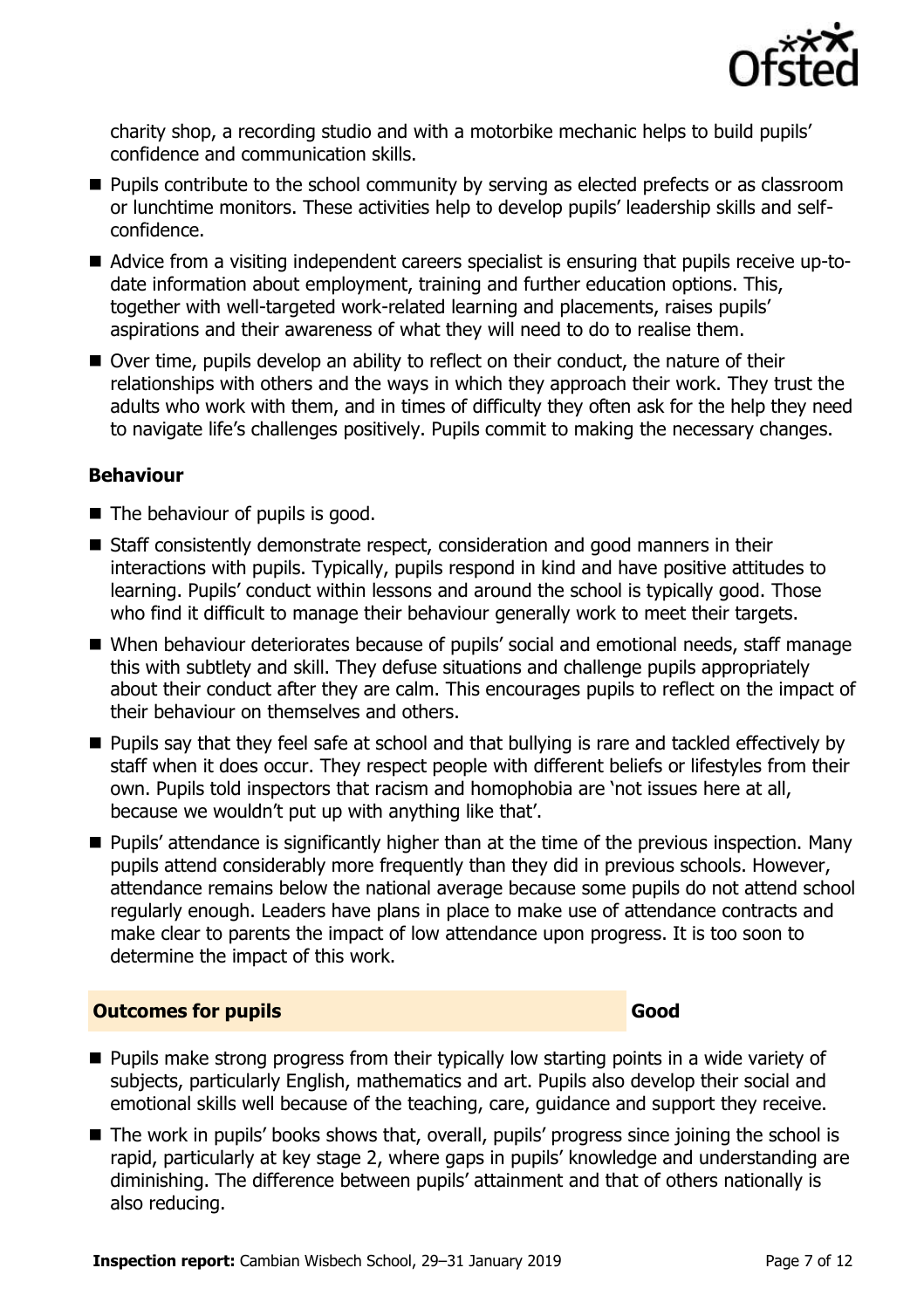

- Teachers read to pupils every day and encourage them to read themselves. They provide effective support for those who find reading difficult. This is promoting pupils' enjoyment of reading, including for many who have previously been reluctant readers. The school's monitoring information indicates that pupils' reading ages increase markedly during their time at the school. Pupils often read aloud in class, which develops their confidence in speaking in front of an audience.
- **Pupils make good progress in vocational and practical subjects such as cookery, art and** information and communication technology (ICT) because effective teaching helps pupils to master the techniques that allow them to produce work of a high standard. Almost invariably, pupils take as much pride in what they make, draw or create as they do in what they write.
- $\blacksquare$  Pupils do not complete the national tests at the end of key stage 2, but work in their books indicates that they make good progress across a wide range of subjects, and particularly in mathematics. Their written work is well presented, and older pupils typically spell and use punctuation and grammar with a good degree of accuracy.
- Pupils currently in key stages 3 and 4 are completing appropriate accredited foundationlevel qualifications in a wide range of subjects, including English, mathematics and science. In addition, some pupils are working to achieve more-advanced qualifications, including GCSEs in English, mathematics and science. Most are making good progress from their typically low starting points.
- In 2018, by the end of key stage 4, all pupils achieved external accreditation for their studies in art, English, ICT, mathematics and science. Pupils achieved an average of five qualifications, and all who left the school went on to further education, employment or training.
- Sometimes pupils, including the most able, make less progress than they should because the curriculum does not provide them with sufficient opportunity to write at length. This limits their ability to respond fully to the challenging questions that they are often asked to consider and to develop their subject-specific skills, particularly in the humanities subjects.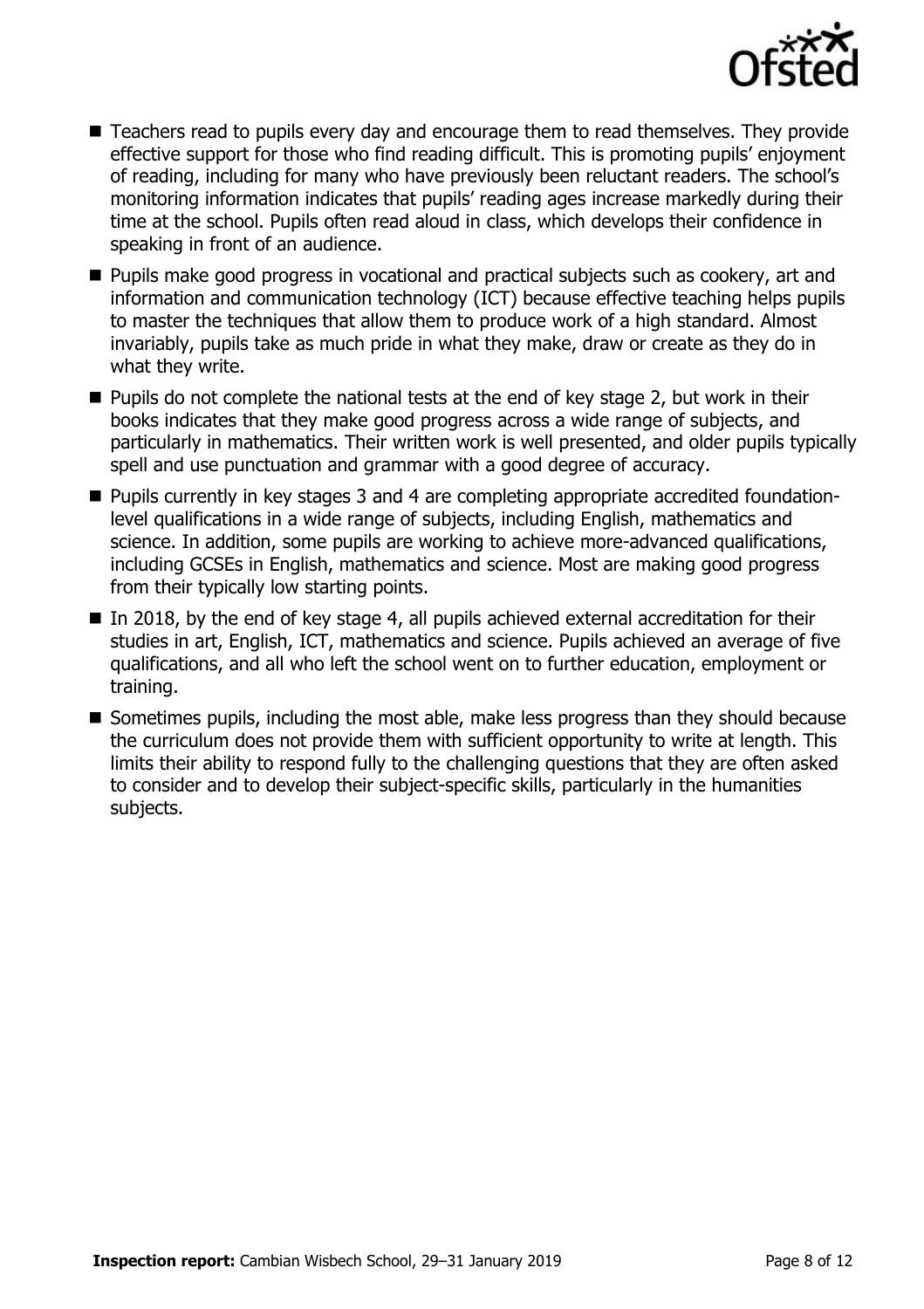

# **School details**

| Unique reference number  | 134179   |
|--------------------------|----------|
| DfE registration number  | 873/6033 |
| <b>Inspection number</b> | 10056564 |

This inspection was carried out under section 109(1) and (2) of the Education and Skills Act 2008, the purpose of which is to advise the Secretary of State for Education about the school's suitability for continued registration as an independent school.

| Type of school                      | Other independent special school     |
|-------------------------------------|--------------------------------------|
| School category                     | Independent school                   |
| Age range of pupils                 | 7 to 17                              |
| Gender of pupils                    | Mixed                                |
| Number of pupils on the school roll | 25                                   |
| Number of part-time pupils          | $\mathbf 0$                          |
| Proprietor                          | Cambian Group                        |
| Chair                               | <b>Anne-Marie Carrie</b>             |
| <b>Headteacher</b>                  | <b>Clare Gammons</b>                 |
| Annual fees (day pupils)            | £41,500                              |
| Telephone number                    | 01945 427276                         |
| Website                             | www.cambiangroup.com                 |
| <b>Email address</b>                | admin_wisbechschool@cambiangroup.com |
| Date of previous inspection         | 10-12 January 2017                   |

#### **Information about this school**

- This is an independent day school for up to 40 pupils aged 7 to 17 who have social, emotional, behavioural and mental health difficulties. The school is a member of the Cambian Group, which provides a wide range of services for children nationally.
- The school is situated in both a listed building in the centre of Wisbech and another local site. Vocational studies and opportunities to engage in activities such as farm work and physical education are provided off site. No pupils currently attend alternative provision.
- There are currently 25 pupils on roll.
- Pupils are placed by a number of different local authorities. Almost all pupils have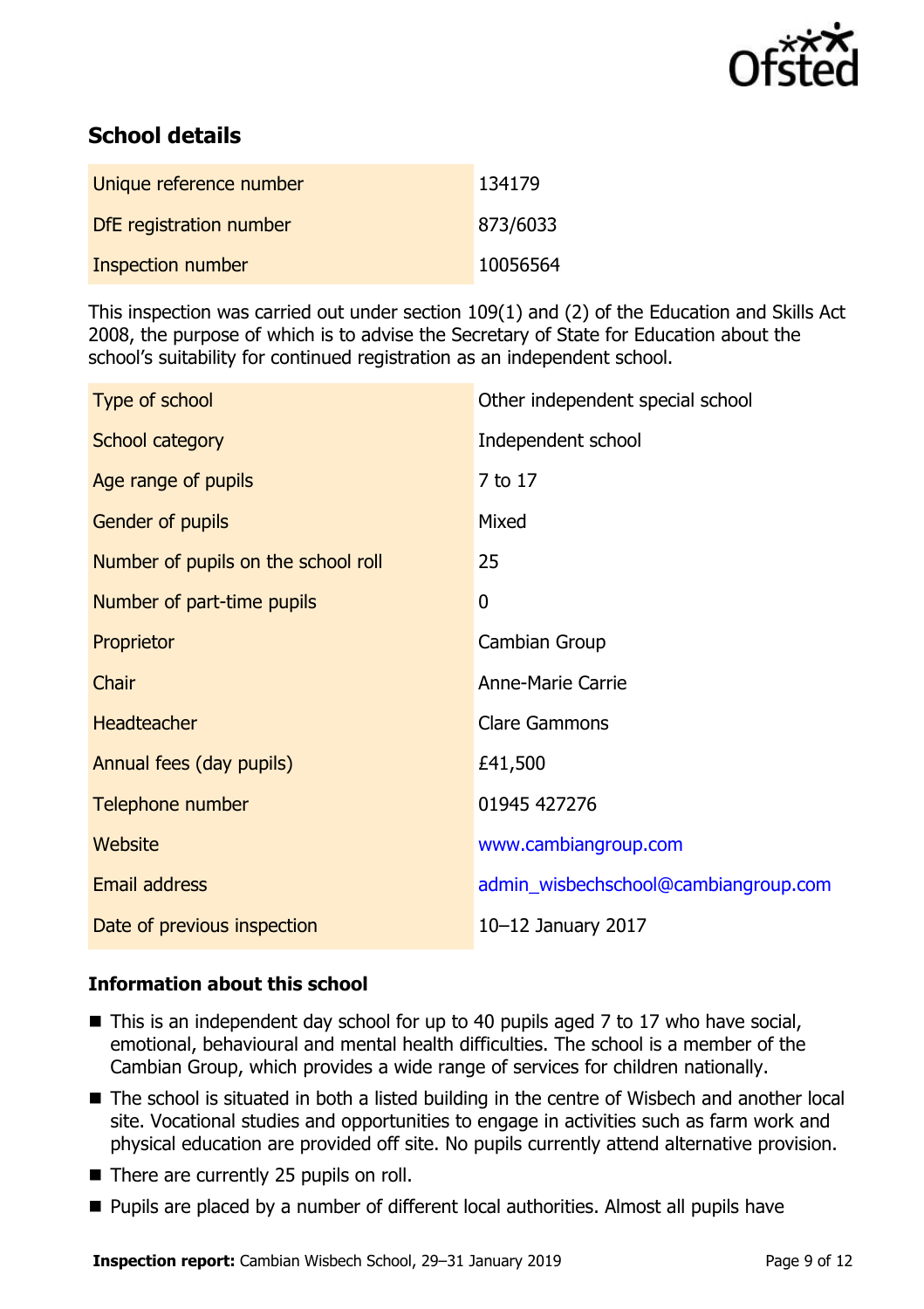

education, health and care plans. Some live in a children's home.

- All pupils are unable to attend mainstream education. Many have missed significant periods of education prior to joining the school. Most pupils travel by taxi, some from long distances, to get to school and back each day.
- The school aims to provide a caring and safe environment in which pupils can develop positive attitudes to learning, achieve well and develop the social skills and resilience that will equip them for the next stage in their education, employment or training.
- A significant proportion of staff have joined the school since the previous inspection. The current headteacher took up her position in April 2017.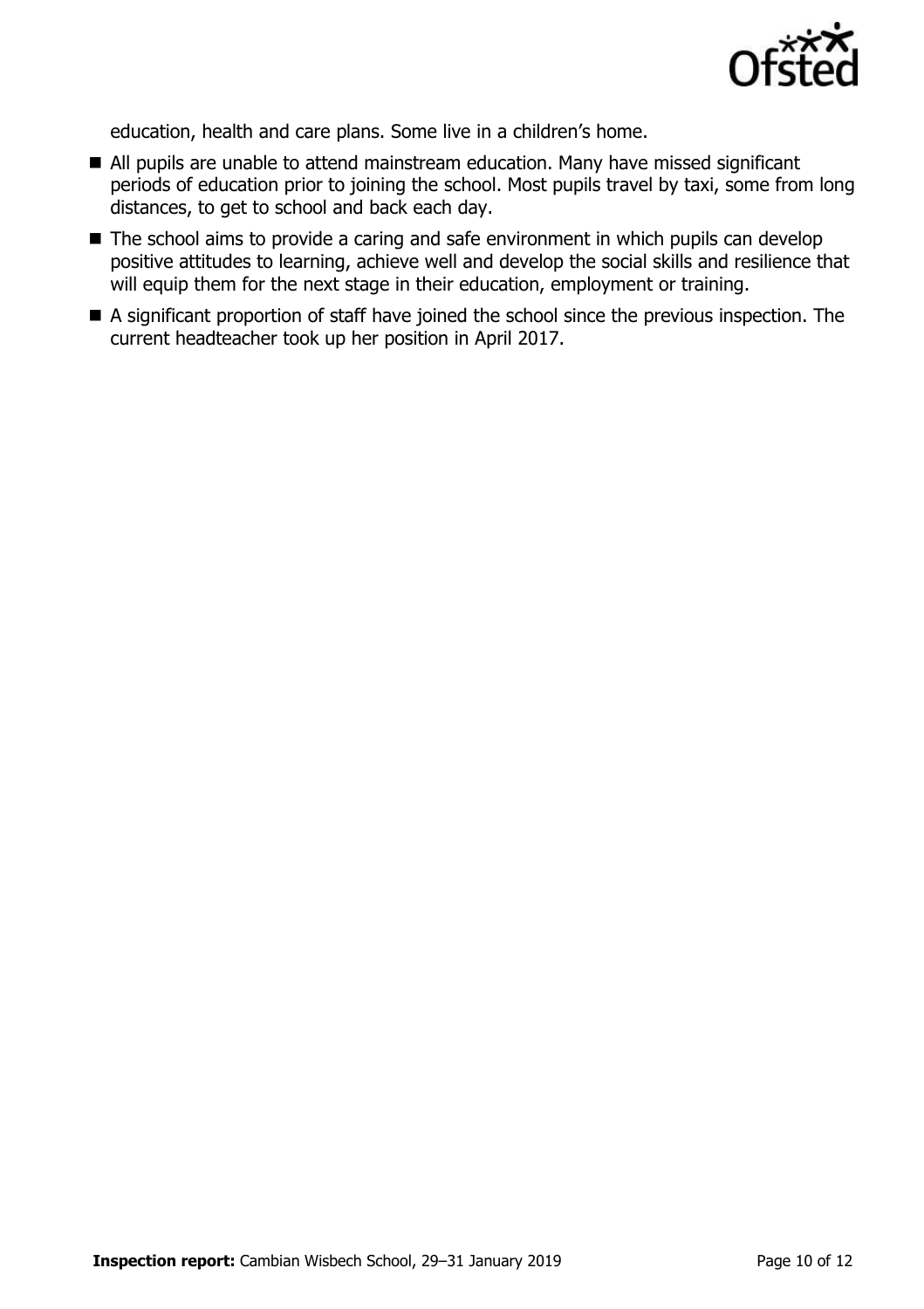

# **Information about this inspection**

- **Inspectors held meetings with senior leaders and other staff, pupils, the national school** director for the Cambian group and the regional director who is responsible for the school's governance. Inspectors considered the views of parents, including through freetext responses to Ofsted's Parent View survey, and the school's monitoring information about parental perspectives. Twenty-two staff returned Ofsted's questionnaire and the results were analysed.
- Teaching and learning for all age groups were observed across a range of subjects, sometimes with the headteacher. Inspectors reviewed work in pupils' books across a wide range of subjects and the school's most recent information about pupils' attendance, progress and attainment.
- **Inspectors considered a range of the school's documentation, including policies, schemes** of work and records relating to safeguarding, behaviour and attendance. Electronic versions of the school's admissions and attendance registers were seen. The school's single central record was checked.
- The school's self-evaluation and plans for future improvements were evaluated.

#### **Inspection team**

Jason Howard, lead inspector **Her Majesty's Inspector** 

Rachael Judd **Carl Achael Structure Inspector** Ofsted Inspector